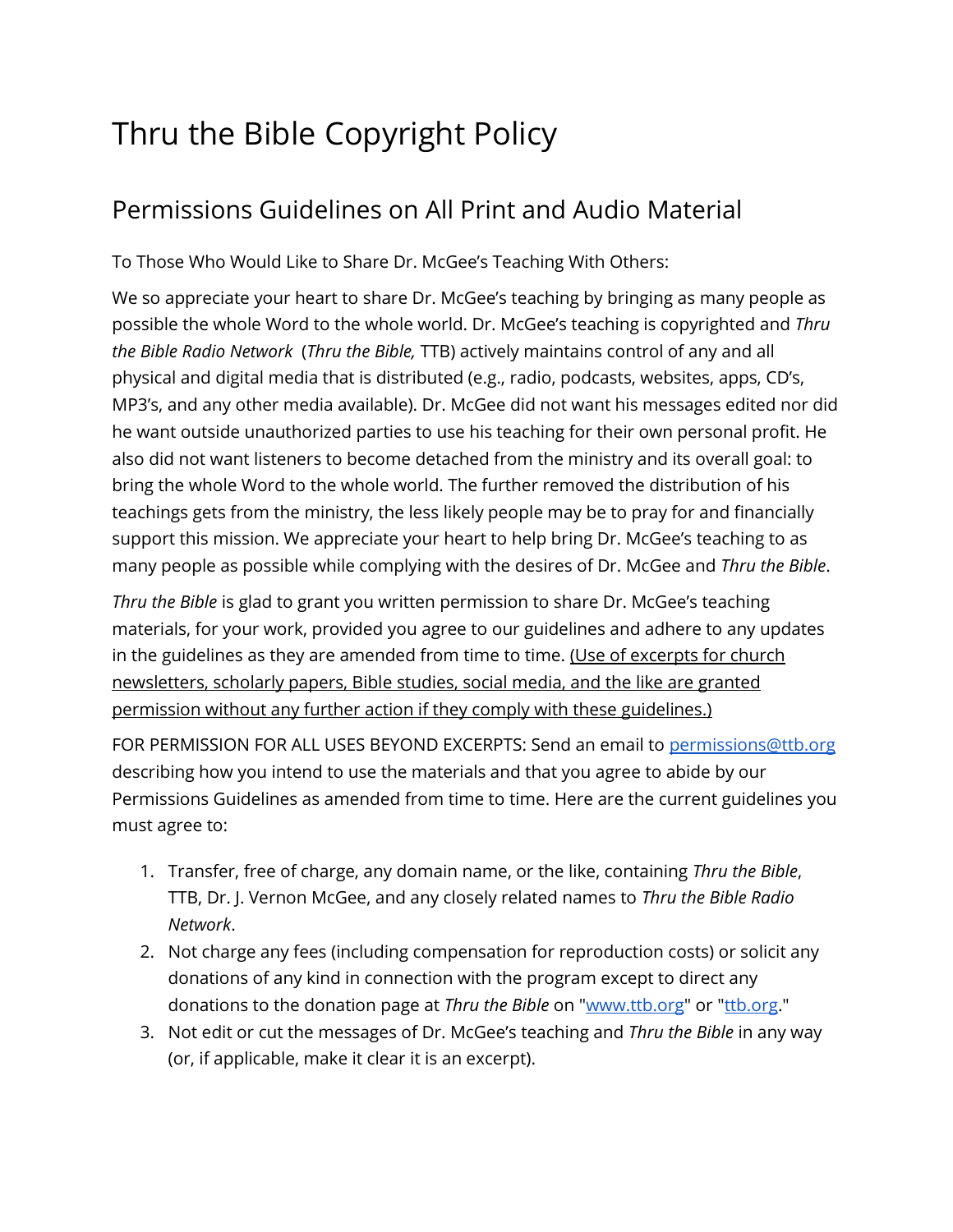- 4. Clearly attribute Dr. J. Vernon McGee and TTB as the source of the material and provide a link to *Thru the Bible's* home page at ["www.ttb.org"](http://www.ttb.org/) or ["ttb.org.](http://ttb.org/)"
- 5. Make it clear that you are not a representative of *Thru the Bible*, TTB, or Dr. McGee. Do not identify yourself or anything you produce with any names containing *Thru the Bible*, TTB, Dr. J. Vernon McGee or other similar or closely related names.
- 6. Agree that all Intellectual Property Rights related to *Thru the Bible's* programs shall be and remain the sole property of TTB.
- 7. Include the following statement on any distributed or web-posted copy: "By Dr. J. Vernon McGee © Thru the Bible Radio Network[,](http://www.ttb.org/) [www.ttb.org](http://www.ttb.org/)."
- 8. Discontinue your use of Dr. McGee's teaching materials upon the request of *Thru the Bible.*

You and those you communicate with should be aware that all materials of *Thru the Bible*  and all downloads may not be transferred or otherwise sold to anyone else in any format without our written permission. Proprietary rights and copyright laws apply to all physical materials and/or digital content available online (including downloads), which remain the sole property of *Thru the Bible*. Excluding the exceptions provided above, any broadcast, rebroadcast, or other use of any of the materials of *Thru the Bible* without the express written consent of *Thru the Bible* is strictly prohibited. All rights are reserved by *Thru the Bible*.

## Use of Excerpts in Published Material

Many of Dr. McGee's printed materials are copyrighted, as indicated on the copyrights page at the front of the books. We do not restrict the use of short quotes and excerpts from Dr. McGee's copyrighted books as long as the copied portion does not make up more than 25% of the total text of the work you plan to publish. Excerpts may be used freely in articles, books, or manuscripts that will be published (either by a publisher or self-published) as long as the source material is clearly indicated and Dr. McGee is credited as the author.

If your publisher requires written permission to use an excerpt from one of Dr. McGee's copyrighted books, please send the following information to the address below:

- Your full name, mailing address, email address, and telephone number
- The name and address of the publisher that is producing your work
- The complete text of the quote(s) you are using -- for each one, include the title of the McGee book from which you are taking the quote and the page number on which it appears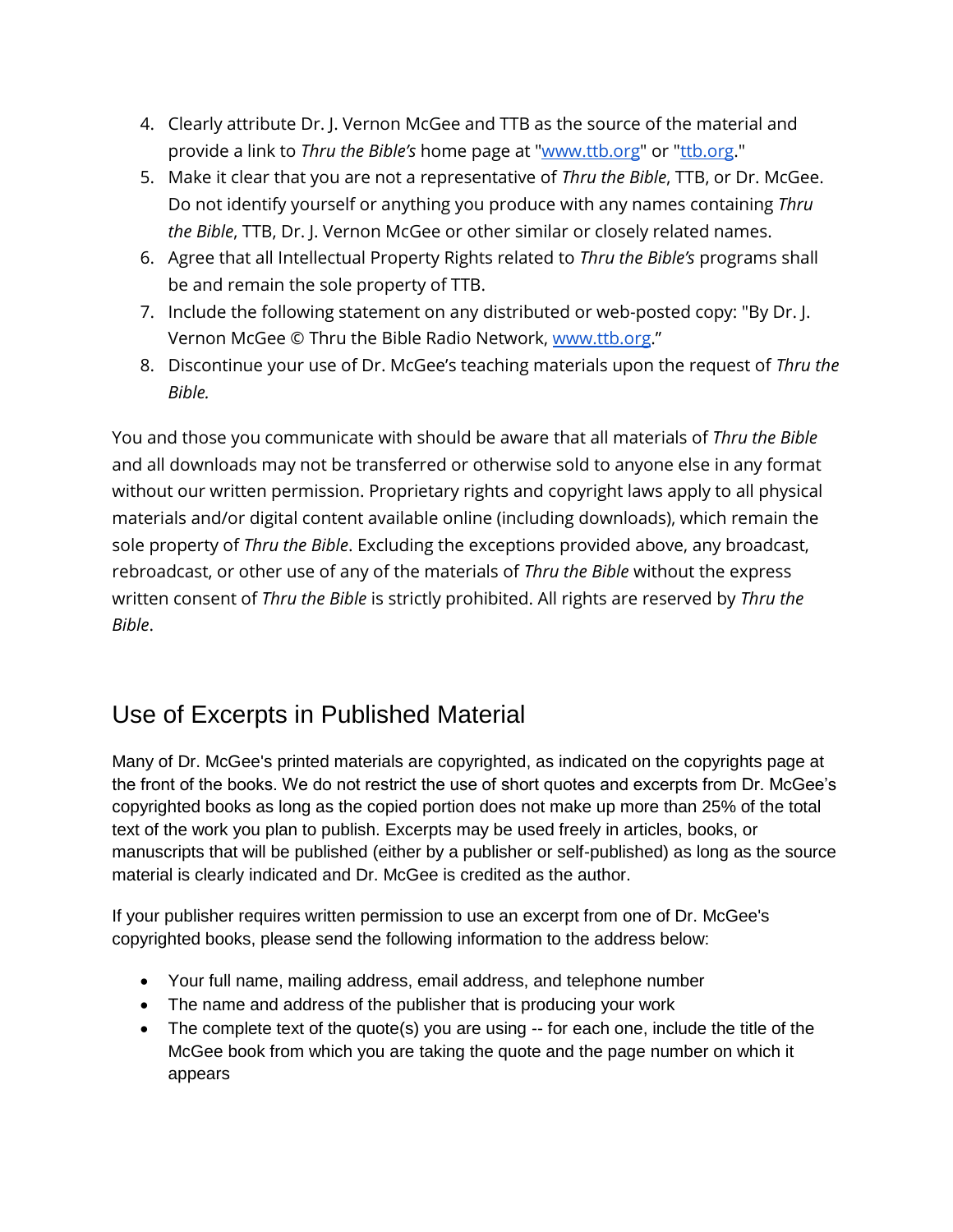• A few lines of your material preceding and following the quote(s) from McGee's book(s) (please do not send your entire manuscript, as it will not be read or returned to you)

Thru the Bible Radio ATTN: Copyright and Permissions P.O. Box 7100 Pasadena, CA 91109 Fax: 626-449-4430 Email: permissions@ttb.org

# Copyright FAQ

**May I reprint excerpts from the newsletter, edited messages, or any other TTB material in my church newsletter, bulletin, etc.? What about making copies of "The Inside Story," Dr. McGee's Notes and Outlines, or other materials to share with members of a Sunday school or Bible study class?**

Yes! See the Permissions Guidelines at the top of this page for our full policy, but as long as you adhere to our guidelines, you do not need to obtain our written permission to quote excerpts in free church publications, scholarly papers, Bible studies, social media, and the like.

### **Can I record the program from the radio or my computer to listen to later or share with friends?**

Yes! Just remember that the copied materials must be given out completely free of charge. If you'd like to share something with someone else but don't have the personal resources to do so freely, let them know about all of our free [online resources](http://www.ttb.org/resources) and [programs.](https://www.ttb.org/programs/the-5-year-study)

### **I'd like to help advertise the ministry of TTB! Do I have permission to place an ad in my local newspaper, print up fliers, buy ad space on a billboard, etc. to promote the program? Will you write the ad for me?**

Yes, we encourage our listeners to help advertise TTB in any way they can--and over the years friends of the ministry have come up with some pretty creative ways to do so! Because we have a policy not to spend resources on advertising in these ways, we will not create or provide ad text or artwork for you. But you're welcome to use any information or text here on our website to create your promotional material.

#### **Why do we restrict the reselling of copied audio programs?**

As stated above in our Permissions Guidelines, Dr. McGee did not want his messages edited nor did he want outside unauthorized parties to use his teaching for their own personal profit. He also did not want listeners to become detached from the ministry and its overall goal: to bring the whole Word to the whole world. The further removed the distribution of his teachings gets from the ministry, the less likely people may be to pray for and financially support this mission.